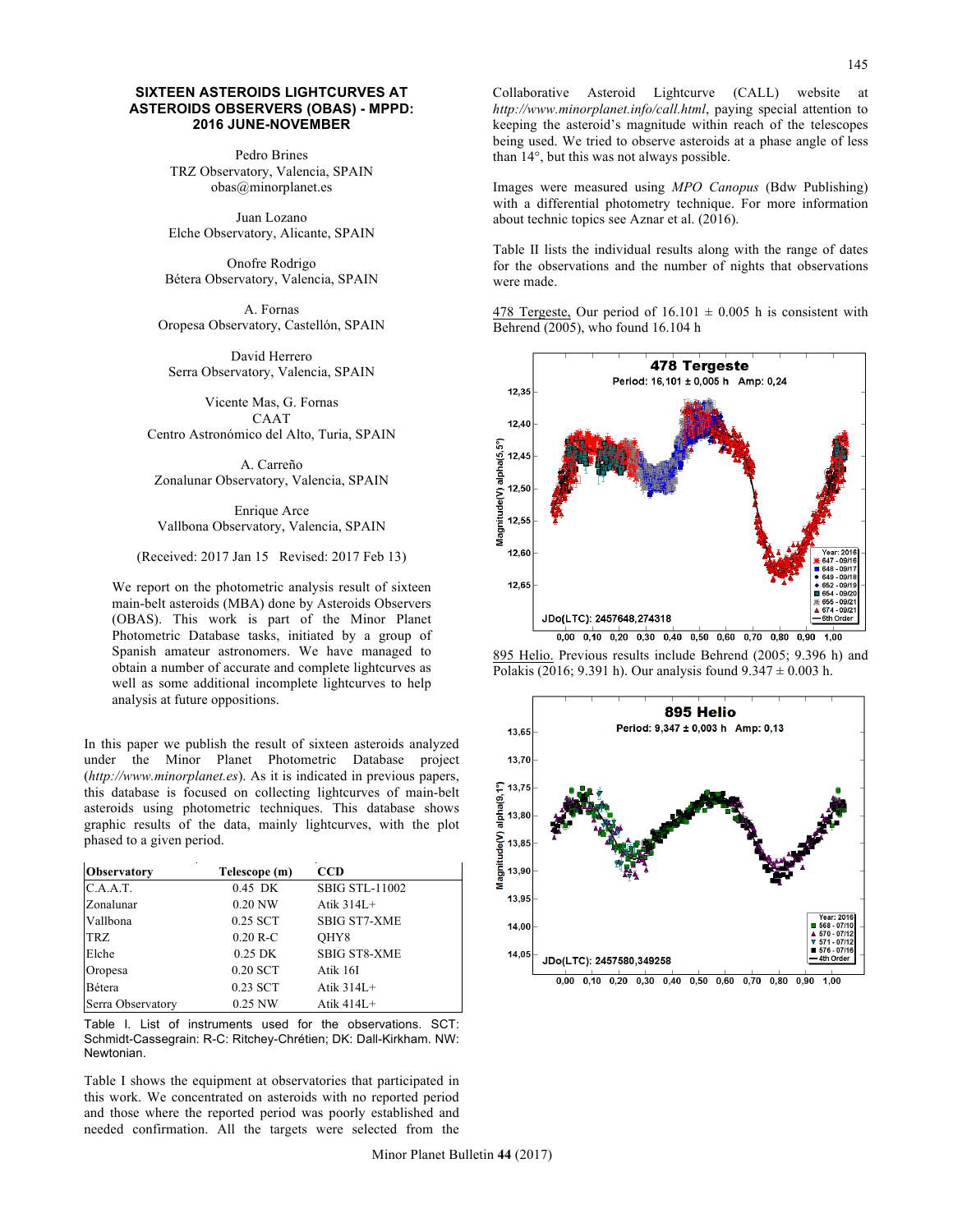949 Hel. Our period of  $8.215 \pm 0.01$  h differs from the 10.85 h period found by Behrend (2004).



999 Zachia. Warner (2000) found a period of 22.77 h, which is similar to our result of  $22.837 \pm 0.001$  h.



1108 Demeter. Our period of  $9.87 \pm 0.01$  h is consistent with Polakis (2016), who found 9.846 h



1245 Calvinia. Our period of  $4.727 \pm 0.036$  h is consistent with Durech (2016), who reported a *sidereal* period of 4.85148 h.



1264 Letaba. Stephens (2003) found a period 32.16 h; this is consistent with our result of  $32.742 \pm 0.018$  h.



1497 Tampere. Our analysis found a period of  $3.638 \pm 0.046$  h. Waszczak et al. (2015) and Chang et al. (2015) both found a period very close to 3.3 h.



Minor Planet Bulletin **44** (2017)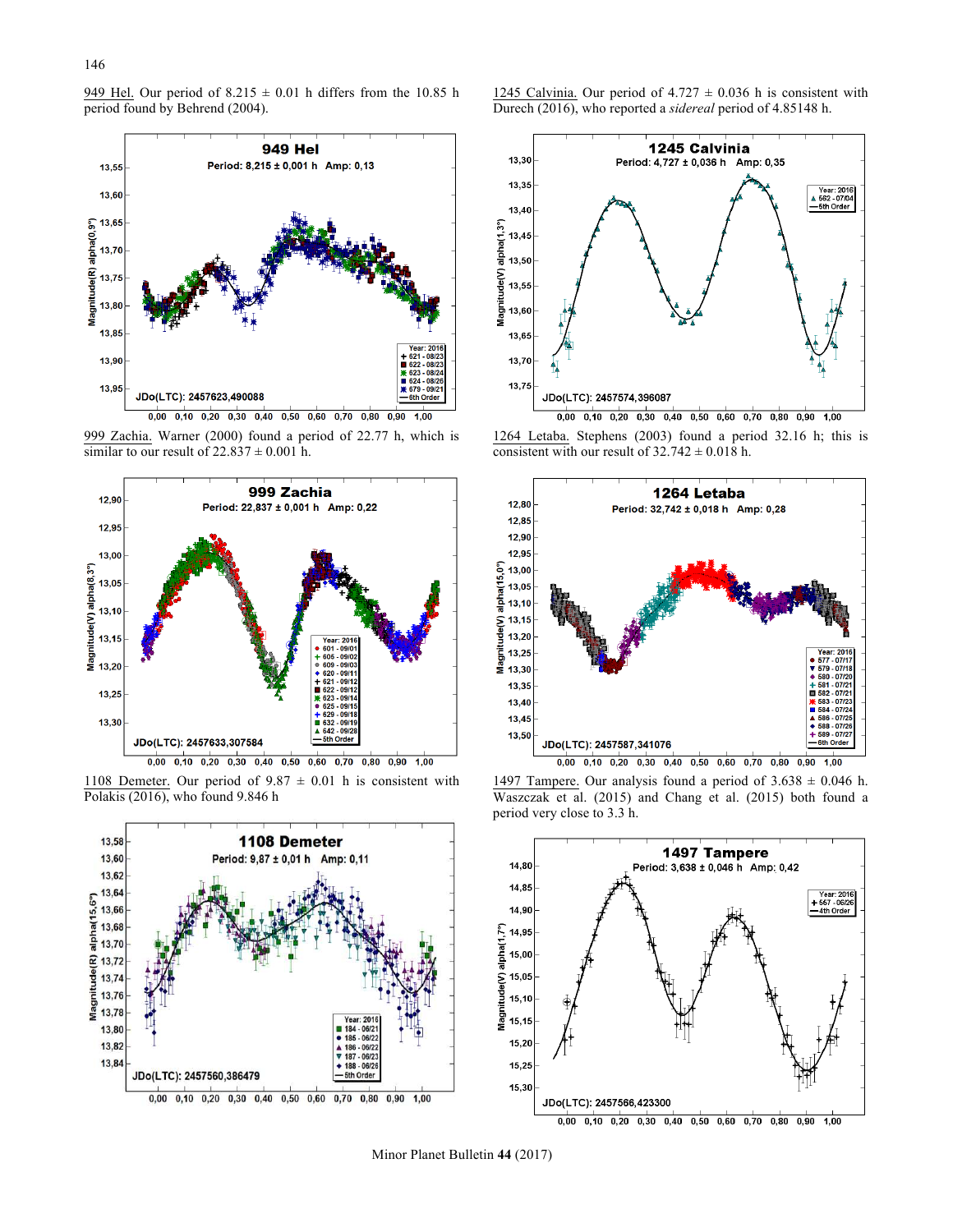1554 Yugoslavia. Benishek (2013) and Ruthroff (2013) each found a period of about 3.89 h. Our result of  $3.912 \pm 0.007$  h is consistent with those earlier results.



1555 Dejan. We found a period of  $16.960 \pm 0.002$  h. There no previous results found in the asteroid lightcurve database (LCDB; Warner et al., 2009).



1723 Klemola. Our period of  $6.281 \pm 0.002$  h is consistent with Durech (2016; 6.25609 h *sidereal*) and Waszczak et al. (2015; 6.255 h).



2536 Kozyrev. Skiff (2011) reported a period of 7.188 h; our result of  $7.196 \pm 0.002$  h is consistent with that earlier result.



 $2741$  Valdivia. We found a period of  $4.098 \pm 0.001$  h. This is consistent with Pray (2004; 4.096 h), Hanus (2016; 4.096 h), and Waszczak et al. (2015; 4.096 h).



3025 Higson. Our period of  $13.060 \pm 0.010$  h is not consistent with Behrend (2010), who found a period of 10.8 h.



Minor Planet Bulletin **44** (2017)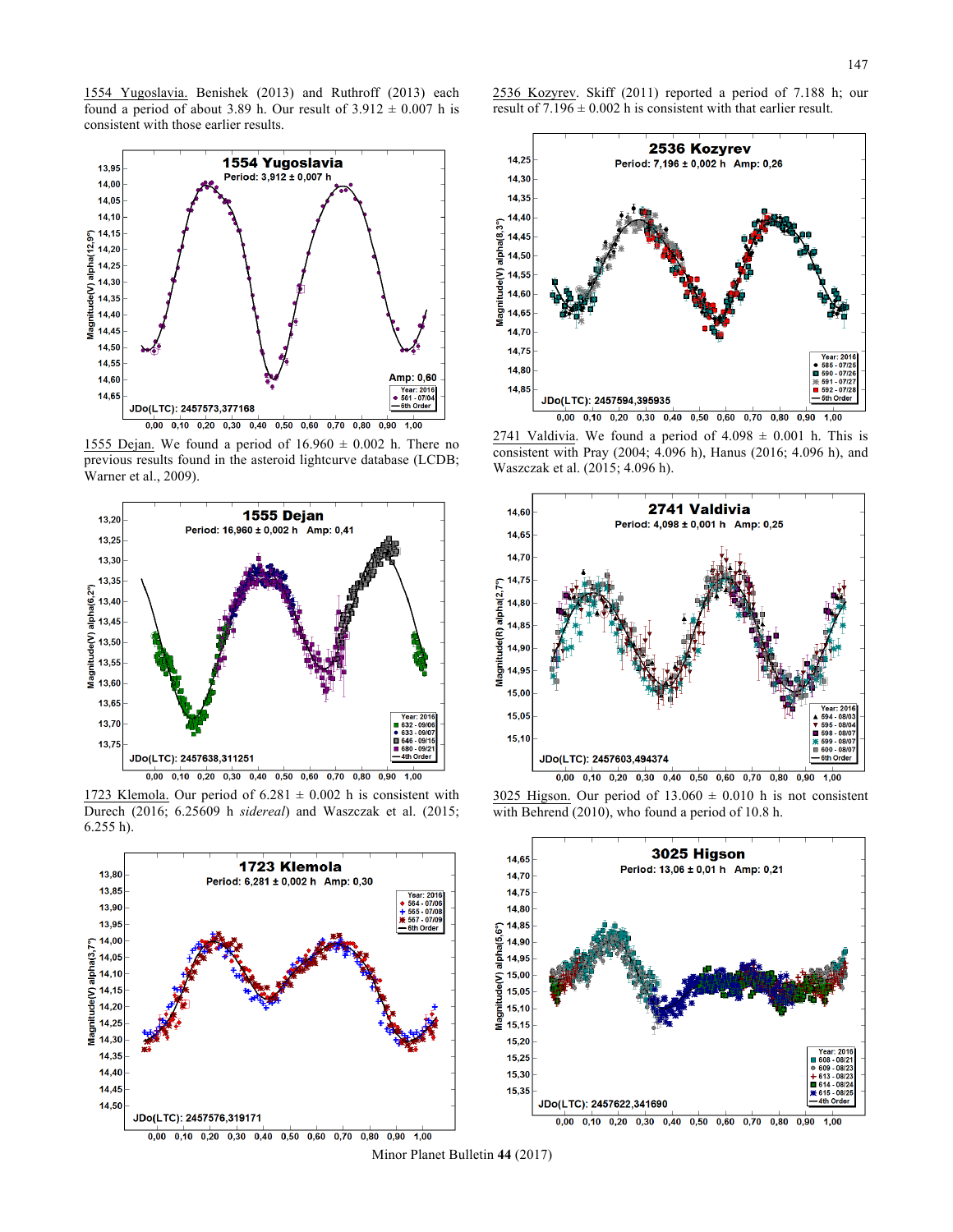

3637 O'Meara. The period of 5.49 h reported by Behrend (2008) is not consistent with our period of  $7.710 \pm 0.010$  h.



6729 Emiko. Our period of  $3.134 \pm 0.002$  h is not consistent with Behrend (2008), who found 5.49 h.



Acknowledgements

We would like to express our gratitude to Brian Warner for supporting the CALL web site and his suggestions made to OBAS group.

## References

Aznar Macias, A., Carreno Garceran, A., Arce Mansego, E., Brines Rodriguez, P., Lozano de Haro, J., Fornas Silva, A., Fornas Silva, G., Mas Martinez, V., Rodrigo Chiner, O. (2016). "Twentythree Asteroid Lightcurves at Observadores de Asteroides (OBAS): 2015 October-December." *Minor Planet Bull.* **43**, 174- 181.

Behrend, R. (2004, 2005, 2006, 2007, 2011, 2015). Observatoire de Geneve web site.

*http://obswww.unige.ch/~behrend/page\_cou.html*

Benishek, V. (2013). "Lightcurves for 366 Vincentina, 592 Bathseba, and 1544 Yugoslavia from Belgrade Astronomical Observatory." *Minor Planet Bull.* **40**, 100-101.

Chang, C.-K., Ip, W.-H., Lin, H.-W., Cheng, Y.-C., Ngeow, C.-C., Yang, T.-C., Waszczak, A., Kulkarni, S.R., Levitan, D., Sesar, B., Laher, R., Surace, J., Prince, T.A. (2015). "Asteroid Spin-rate Study Using the Intermediate Palomar Transient Factory." *Ap. J. Suppl. Ser.* **219**, A27.

Ďurech, J., Hanuš, J., Oszkiewicz, D. Vančo, R. (2016). "Asteroid models from the Lowell photometric database." *Astron. Astrophys.* **587**, A48.

Hanus, J., Durech, J., Oszkiewicz, D.A., Behrend, R., Carry, B., Delbo, M., Adam, O., Afonina, V., Anquetin, R., Antonini, P., and 159 coauthors. (2016). "New and updated convex shape models of asteroids based on optical data from a large collaboration network." *Astron. Astrophys.* **586**, A108.

Harris, A.W., Young, J.W., Scaltriti, F., Zappala, V. (1984). "Lightcurves and phase relations of the asteroids 82 Alkmene and 444 Gyptis." *Icarus* **57**, 251-258.

Polakis, T., Skiff, B.A. (2016). "Lightcurve Analysis for Asteroids 895 Helio and 1108 Demeter." *Minor Planet Bull*. **43**, 310

Ruthroff, J.C. (2013). "Lightcurve Analysis of Main Belt Asteroids 1115 Sabauda 1554 Yugoslavia, 1616 Filipoff, 2890 Vilyujsk, (5153) 1940 GO, and (31179) 1997 YR2." *Minor Planet Bull*. **40**, 90-91.

Pray, D.P. (2004). "Lightcurve analysis of asteroids 1225, 1301, 2134, 2741, and 3974." *Minor Planet Bulletin* **31**(1), 6-8.

Minor Planet Bulletin **44** (2017)